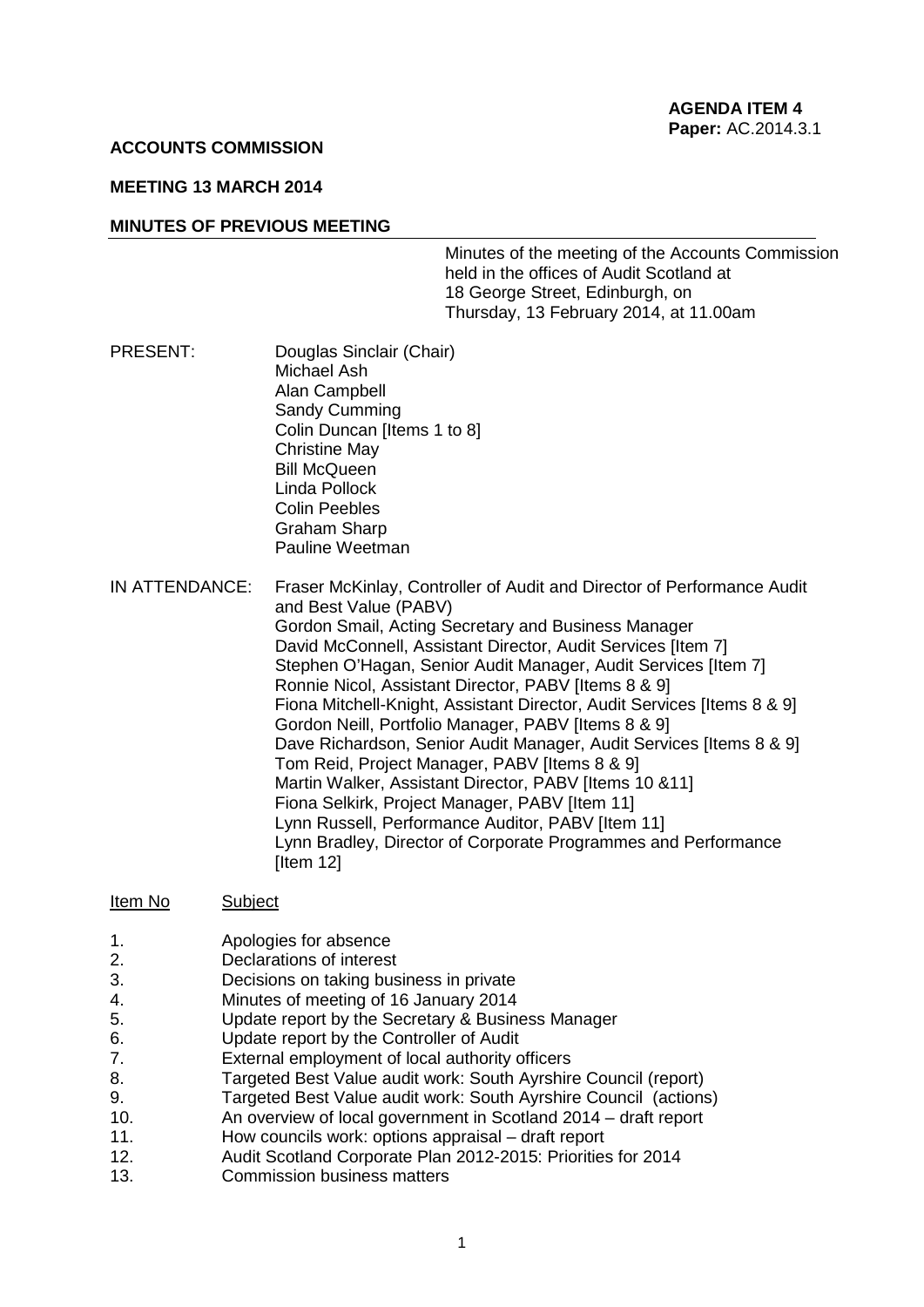# 1. Apologies for absence

There were no apologies.

# 2. Declarations of interest

The following declarations of interest were made:

- Christine May: item 5 (as an advisor to opencast mining companies) and items 10 and 11 (as Vice-Chair of Fife Cultural Trust)
- Colin Duncan: items 8 and 9 (as a resident of South Ayrshire and as a member of political organisations in that area).

# 3. Decisions on taking business in private

It was agreed that items 9 to 13 should be taken in private as they contained draft reports and confidential issues.

## 4. Minutes of meeting of 16 January 2014

The minutes of the meeting of 16 January 2014 were submitted and approved.

# 5. Update report by the Secretary and Business Manager

The Commission considered a report by the Secretary and Business Manager providing an update on significant recent activity in relation to local government and issues of relevance or interest across the wider public sector.

During discussion the Commission:

• Noted that the Commission is required to develop an individual Code of Conduct based on the model code published by the Scottish Government and that the Secretary and Business Manager would report further on this.

## *Action: Secretary and Business Manager*

• Noted that it would receive a briefing on health and social care integration at its next meeting, including further information on the proposal that the accounts of integration joint boards would be audited by the Commission.

*Action: Director of Performance Audit and Best Value*

- Noted that the Scottish Parliament's Local Government and Regeneration Committee has announced an enquiry into the future of local government.
- Requested that further background information about obligations in respect of cleaning-up opencast coal mines is provided to the Commission's Financial Audit and Assurance Committee.

# *Action: Director of Performance Audit and Best Value*

• Requested a summary of the main points in the Williams Commission report on local government in Wales.

## *Action: Secretary and Business Manager*

Thereafter the Commission agreed to note the report.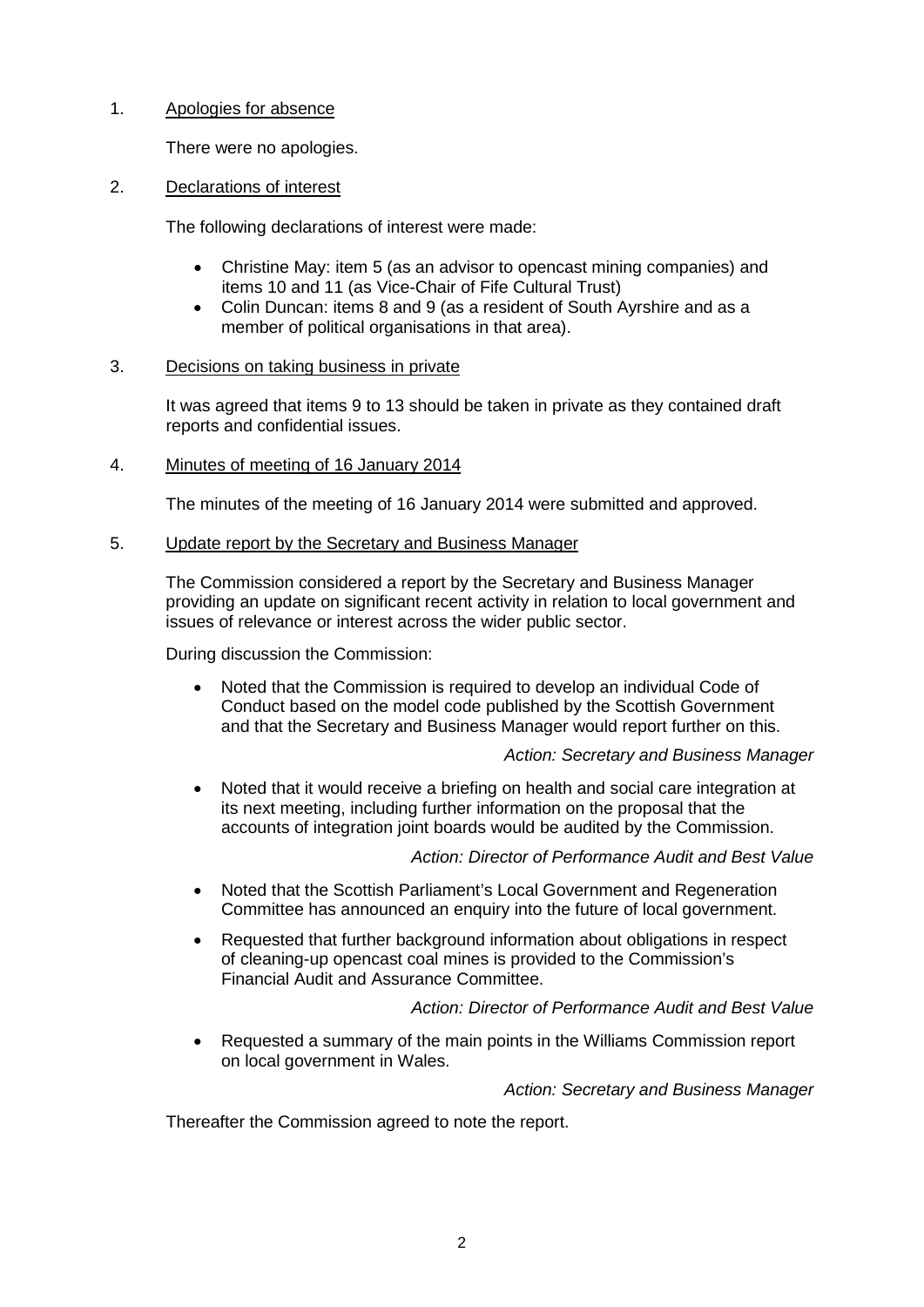### 6. Update report by the Controller of Audit

The Controller of Audit provided a verbal update on his recent activity, including meetings and discussions with stakeholders.

### 7. External employment of local authority officers

The Commission considered a report by the Director of Performance Audit and Best Value on existing arrangements and guidance in place in public bodies for senior officers assuming secondary roles.

During discussion, the Commission considered a range of related matters and concluded that a proper assessment of the benefits and impact was required in such circumstances. The Commission also underlined the need for a consistent approach and that it would be helpful to highlight good practice.

Thereafter the Commission agreed that the Chair in conjunction with the Auditor General would consider the matter further, including the options for issuing guidance to public bodies on the principles involved and good practice.

*Action: Director of Performance Audit and Best Value*

### 8. Targeted Best Value audit work: South Ayrshire Council

The Commission considered a report from the Secretary and Business Manager introducing the Controller of Audit's report on targeted Best Value audit work at South Ayrshire Council.

Following consideration, the Commission agreed to note the report and to consider in private how to proceed.

#### 9. Targeted Best Value audit work: South Ayrshire Council [in private]

The Commission agreed that this item be held in private to allow it to consider how to proceed in relation to a report by the Controller of Audit.

Following discussion, the Commission agreed to make findings as contained in the report to be published in early course.

#### 10. An overview of local government in Scotland 2014 – draft report [in private]

The Commission agreed that this item be held in private to allow it to consider and approve a draft report and proposed publication arrangements as presented in the report by the Director of Performance Audit and Best Value.

The Commission considered a report by the Director of Performance Audit and Best Value introducing the Commission's draft annual overview report *An overview of local government in Scotland 2014* and next steps.

Following discussion, the Commission agreed to approve the draft report subject to the audit team considering points raised in discussion and consulting further with the sponsors of the report, Alan Campbell and Christine May, and the Chair.

*Action: Director of Performance Audit and Best Value*